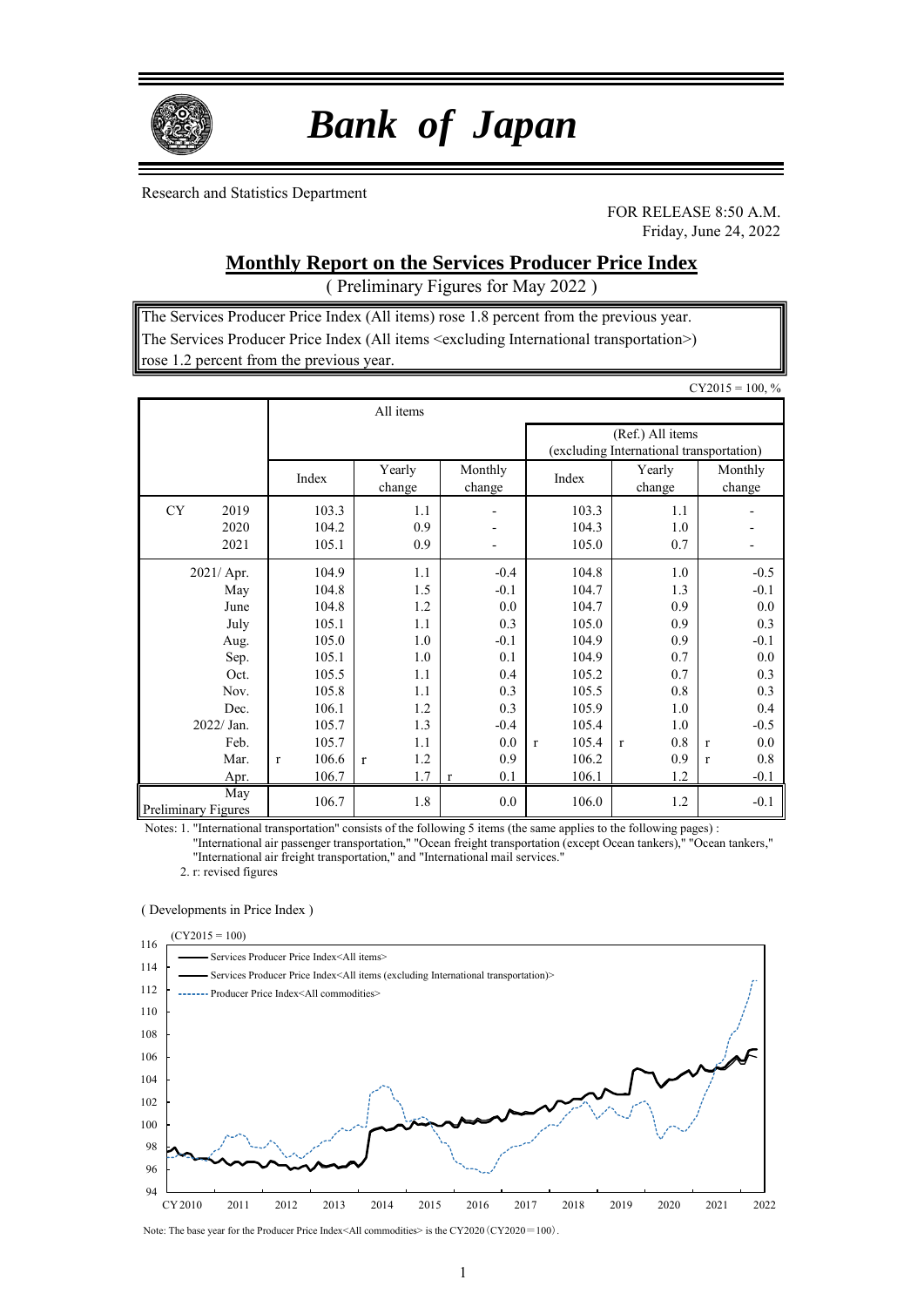(All items and the details contributing to the monthly differences of yearly changes in May)

|           | Monthly<br>difference of       | Yearly change (%) |     |
|-----------|--------------------------------|-------------------|-----|
|           | yearly changes<br>$(\%$ point) | Apr.              | May |
| All items | 0.1                            | 1.7               | 1.8 |

#### $\nabla$ Details contributing to the monthly differences of yearly changes in May

| Major groups • Subgroups |                                                       | Monthly differences<br>of contribution                        | Yearly change (%) |        | <b>Items</b>                                                                                                                          |  |
|--------------------------|-------------------------------------------------------|---------------------------------------------------------------|-------------------|--------|---------------------------------------------------------------------------------------------------------------------------------------|--|
|                          |                                                       | to yearly changes<br>$(% \mathcal{L}_{0}^{\infty})$ (% point) | Apr.              | May    |                                                                                                                                       |  |
| $+$ :                    | Transportation and postal activities                  | 0.12                                                          | 4.0               | 4.8    |                                                                                                                                       |  |
|                          | +: Ocean freight transportation                       | 0.10                                                          | 50.2              | 60.8   | Ocean freight transportation (except Ocean tankers)*,<br>Ocean tankers*                                                               |  |
|                          | $+$ : International air freight transportation        | 0.02                                                          | 64.3              |        | 75.8 International air freight transportation*                                                                                        |  |
|                          | +: Road passenger transportation                      | 0.01                                                          | 1.1               |        | 2.1 Chartered bus                                                                                                                     |  |
|                          | +: Road freight transportation                        | 0.01                                                          | 0.2               | 0.3    | Motor freight transportation (Light & miscellaneous<br>industrial products)                                                           |  |
|                          | -: Domestic air passenger transportation              | $-0.01$                                                       | 5.5               |        | 4.0 Domestic air passenger transportation                                                                                             |  |
| $+$ :                    | Real estate services                                  | 0.07                                                          | 1.3               | 2.1    |                                                                                                                                       |  |
|                          | $+$ : Other space rental                              | 0.06                                                          | 1.5               |        | 3.1 Sales space rental, Parking space rental                                                                                          |  |
| $+$ :                    | Other services                                        | 0.04                                                          | 1.4               | 1.5    |                                                                                                                                       |  |
|                          | $+$ : Civil engineering and architectural<br>services | 0.04                                                          | 3.7               |        | 4.7 Civil engineering design services, Surface surveying                                                                              |  |
|                          | -: Worker dispatching services                        | $-0.01$                                                       | 1.9               |        | 1.7 Dispatch of manufacturing and logistics workers                                                                                   |  |
| $+$ :                    | Leasing and rental                                    | 0.02                                                          | 1.7               | 1.9    |                                                                                                                                       |  |
|                          | $+$ : Leasing                                         | 0.01                                                          | 2.3               |        | Communications equipment leasing, Leasing of<br>2.6 machinery for civil engineering and construction,<br>Industrial machinery leasing |  |
|                          | Advertising services                                  | $-0.08$                                                       | 5.9               | 4.4    |                                                                                                                                       |  |
|                          | $-$ : Newspaper advertising                           | $-0.07$                                                       | 20.8              |        | 3.2 Newspaper advertising                                                                                                             |  |
|                          | -: Television advertising                             | $-0.01$                                                       | 6.0               |        | 5.4 Television advertising (spot advertising)                                                                                         |  |
|                          | $+$ : Internet advertising                            | 0.01                                                          | 7.3               |        | 8.7 Internet advertising                                                                                                              |  |
|                          | Finance and insurance                                 | $-0.02$                                                       | 2.7               | 2.2    |                                                                                                                                       |  |
|                          | -: Financial services (commission)                    | $-0.03$                                                       | 1.5               |        | 0.8 Commissions from securities services                                                                                              |  |
|                          | Information and communications                        | $-0.02$                                                       | $-0.3$            | $-0.3$ |                                                                                                                                       |  |
|                          | $-$ : Software development                            | $-0.02$                                                       | $-0.6$            |        | -0.7 Custom software (except Embedded software)                                                                                       |  |

#### $\nabla$  Contribution of each Major group to the yearly change in May

|           | Major groups                         | Contribution to<br>yearly change**<br>$%$ point) | Subgroups                                                                                                                  |
|-----------|--------------------------------------|--------------------------------------------------|----------------------------------------------------------------------------------------------------------------------------|
| All items |                                      | 1.8                                              |                                                                                                                            |
|           | Transportation and postal activities | 0.77                                             | Ocean freight transportation, International air freight transportation, Coastal<br>and inland water freight transportation |
|           | Other services                       | 0.53                                             | Civil engineering and architectural services, Hotels, Worker dispatching<br>services                                       |
|           | Advertising services                 | 0.21                                             | Television advertising, Internet advertising, Newspaper advertising                                                        |
|           | Real estate services                 | 0.19                                             | Other space rental, Real estate agency and management services, Office space<br>rental                                     |
|           | Leasing and rental                   | 0.14                                             | Leasing, Rental                                                                                                            |
|           | Finance and insurance                | 0.10                                             | Property and casualty insurance services, Financial services (commission)                                                  |
|           | Information and communications       | $-0.08$                                          | Software development, Access charges, Information processing and<br>information providing services                         |

Notes: 1. "Monthly differences of yearly changes" is obtained by subtracting yearly changes of previous month from those of present month.

2. \* : "International transportation"<br>3. \*\* : The figure of "All items" is yearly change and not contribution to yearly change.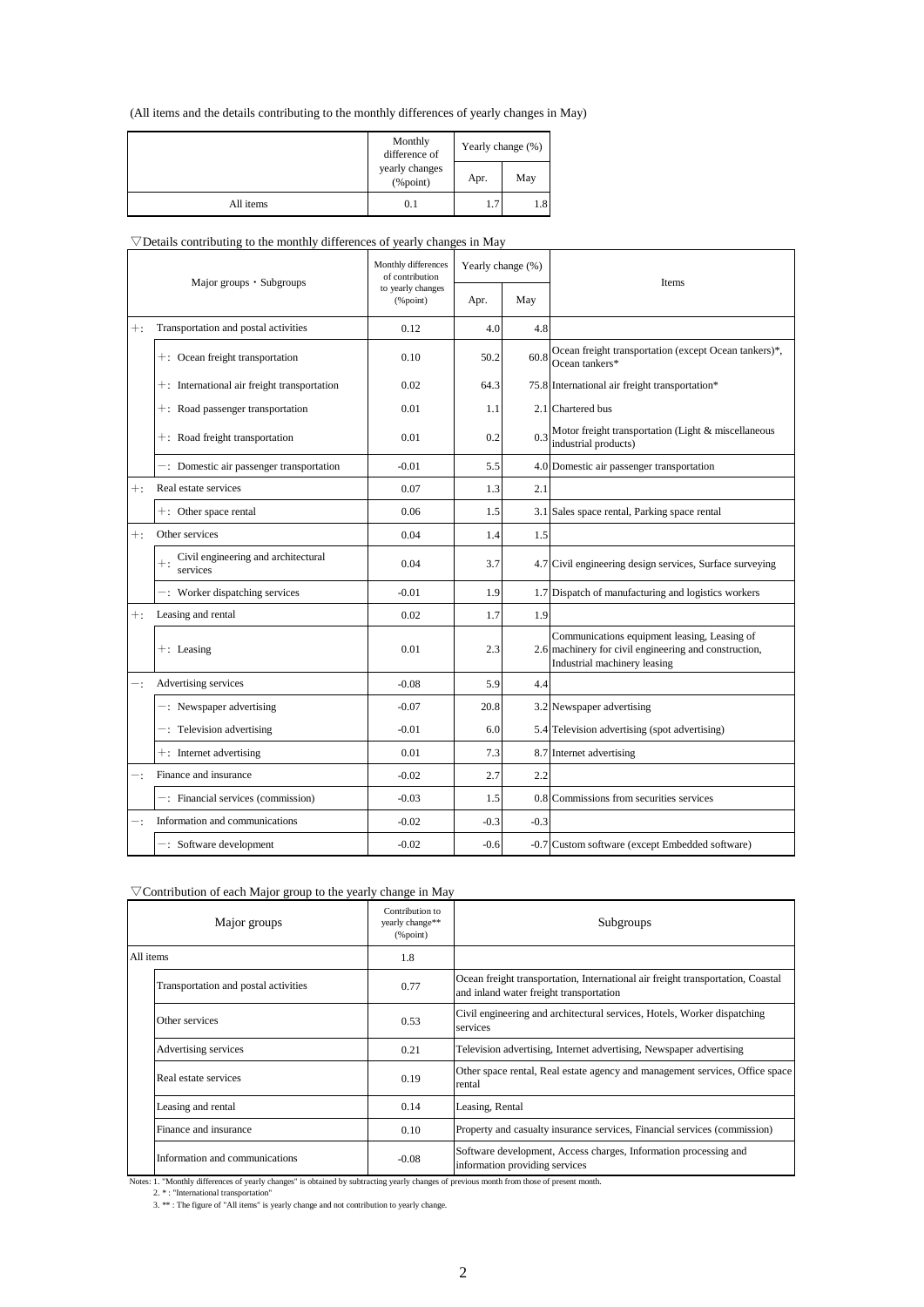# Services Producer Price Index ( Preliminary Figures for May 2022 )

| (Indexes of Major Groups and Subgroups)                                 |         |       |                   |                  |                        |                   | $CY2015 = 100, %$      |
|-------------------------------------------------------------------------|---------|-------|-------------------|------------------|------------------------|-------------------|------------------------|
|                                                                         | Weight  | Index | Previous<br>month | Yearly<br>change | Previous<br>month      | Monthly<br>change | Previous<br>month      |
| All items                                                               | 1,000.0 | 106.7 | 106.7             | 1.8              | 1.7                    | 0.0               | 0.1<br>$\bf r$         |
| Finance and insurance                                                   | 48.3    | 105.2 | 105.5             | 2.2              | 2.7                    | $-0.3$            | 0.7                    |
| Financial services (commission)                                         | 34.7    | 102.9 | 103.4             | 0.8              | 1.5                    | $-0.5$            | 0.7                    |
| Property and casualty insurance services                                | 13.6    | 111.2 | 110.6             | 5.8              | 5.6                    | 0.5               | 0.5                    |
| Real estate services                                                    | 94.5    | 108.4 | r 108.2           | 2.1              | 1.3<br>$\mathbf r$     | 0.2               | 0.0<br>$\mathbf r$     |
| Real estate agency and management services                              | 23.9    | 111.5 | r 111.4           | 1.8              | 1.6                    | 0.1               | $-0.1$<br>$\mathbf r$  |
| Office space rental                                                     | 26.5    | 117.7 | r 117.5           | 0.7              | 0.6<br>$\bf r$         | 0.2               | $0.0\,$<br>$\mathbf r$ |
| Other space rental                                                      | 44.1    | 101.0 | r 100.9           | 3.1              | 1.5<br>$\bf r$         | 0.1               | 0.0<br>$\bf r$         |
| Transportation and postal activities                                    | 158.0   | 111.6 | r 110.8           | 4.8              | 4.0<br>$\mathbf r$     | 0.7               | 0.9<br>$\mathbf{r}$    |
| Railroad passenger transportation                                       | 19.8    | 102.9 | 102.9             | 0.0              | 0.0                    | 0.0               | 0.0                    |
| Road passenger transportation                                           | 9.7     | 107.8 | 107.1             | 2.1              | 1.1                    | 0.7               | 0.1                    |
| Water passenger transportation                                          | 0.3     | 112.3 | 111.8             | 7.3              | 7.0                    | 0.4               | 1.6                    |
| International air passenger transportation                              | 1.2     | 135.1 | r 132.0           | 20.7             | 18.4<br>$\mathbf{r}$   | 2.3               | 6.0<br>$\mathbf{r}$    |
| Domestic air passenger transportation                                   | 6.0     | 102.3 | 102.4             | 4.0              | 5.5                    | $-0.1$            | $-5.8$                 |
| Railroad freight transportation                                         | 0.9     | 109.5 | 110.8             | $-0.1$           | 1.0                    | $-1.2$            | $0.8\,$                |
| Road freight transportation                                             | 55.0    | 110.9 | 111.1             | 0.3              | 0.2                    | $-0.2$            | 0.0                    |
| Ocean freight transportation                                            | 7.6     | 179.6 | r 164.0           | 60.8             | 50.2<br>$\mathbf{r}$   | 9.5               | 9.9                    |
| Coastal and inland water freight transportation                         | 5.0     | 116.2 | r 116.4           | 11.3             | 11.5<br>r              | $-0.2$            | 2.3<br>$\mathbf{r}$    |
| Marine cargo handling                                                   | 7.4     | 100.9 | 100.9             | 0.0              | 0.0                    | 0.0               | 0.0                    |
| International air freight transportation                                | 1.0     | 243.7 | 226.9             | 75.8             | 64.3                   | 7.4               | 19.3                   |
| Domestic air freight transportation                                     | 0.4     | 133.8 | 131.7             | $-20.6$          | $-18.3$                | 1.6               | $-3.9$                 |
| Warehousing and storage                                                 | 13.0    | 101.7 | 101.7             | 0.0              | 0.0                    | 0.0               | 0.0                    |
| Packing for freight                                                     | 6.3     | 105.1 | 105.1             | 2.3              | 2.3                    | 0.0               | 0.2                    |
| Toll roads                                                              | 10.6    | 104.3 | r 104.3           | 0.4              | 0.4<br>$\mathbf{r}$    | 0.0               | 0.4<br>$\mathbf{r}$    |
| Services relating to water transport                                    | 0.4     | 100.5 | 100.5             | 0.0              | 0.0                    | 0.0               | 0.0                    |
| Airport & air traffic control and services relating<br>to air transport | 3.9     | 97.7  | 97.7              | 6.3              | 6.3                    | 0.0               | 2.5                    |
| Postal services and mail delivery                                       | 9.5     | 110.2 | 110.2             | 0.5              | 0.5                    | 0.0               | 0.3                    |
| Information and communications                                          | 228.3   | 102.3 | r 102.2           | $-0.3$           | $-0.3$<br>$\mathbf r$  | 0.1               | $-0.3$<br>$\mathbf r$  |
| Fixed telecommunications services                                       | 24.1    | 101.9 | 101.9             | 0.0              | 0.0                    | 0.0               | 0.1                    |
| Mobile telecommunications services                                      | 16.5    | 90.9  | 90.9              | 0.1              | 0.1                    | 0.0               | 0.1                    |
| Access charges                                                          | 16.2    | 89.8  | $r$ 89.8          | $-3.9$           | $-3.9$<br>$\mathbf r$  | 0.0               | $-3.5$<br>$\mathbf r$  |
| Broadcasting services                                                   | 2.5     | 100.5 | 100.5             | 0.0              | 0.9                    | 0.0               | 0.0                    |
| Software development                                                    | 75.0    | 106.9 | $r$ 106.8         | $-0.7$           | $-0.6$<br>$\mathbf{r}$ | 0.1               | $-0.1$<br>$\bf r$      |
| Information processing and information<br>providing services            | 54.1    | 102.2 | r 102.2           | $-0.2$           | $-0.2$<br>$r_{\rm}$    | 0.0               | 0.1<br>$\mathbf r$     |
| Internet based services                                                 | 19.6    | 102.1 | r 101.9           | 0.7              | 0.5<br>$\mathbf{r}$    | 0.2               | $-0.3$                 |
| Video picture information production                                    | 8.0     | 99.7  | 99.7              | $-0.4$           | $-0.4$                 | 0.0               | $-1.0$                 |
| Newspapers                                                              | 4.5     | 108.6 | 108.6             | 3.3              | 3.3                    | 0.0               | $0.0\,$                |
| Publishing                                                              | 7.8     | 109.6 | r 109.6           | 1.5              | 2.0                    | $0.0\,$           | 1.4<br>$\mathbf r$     |

Note: r: revised figures (Continued on the following page)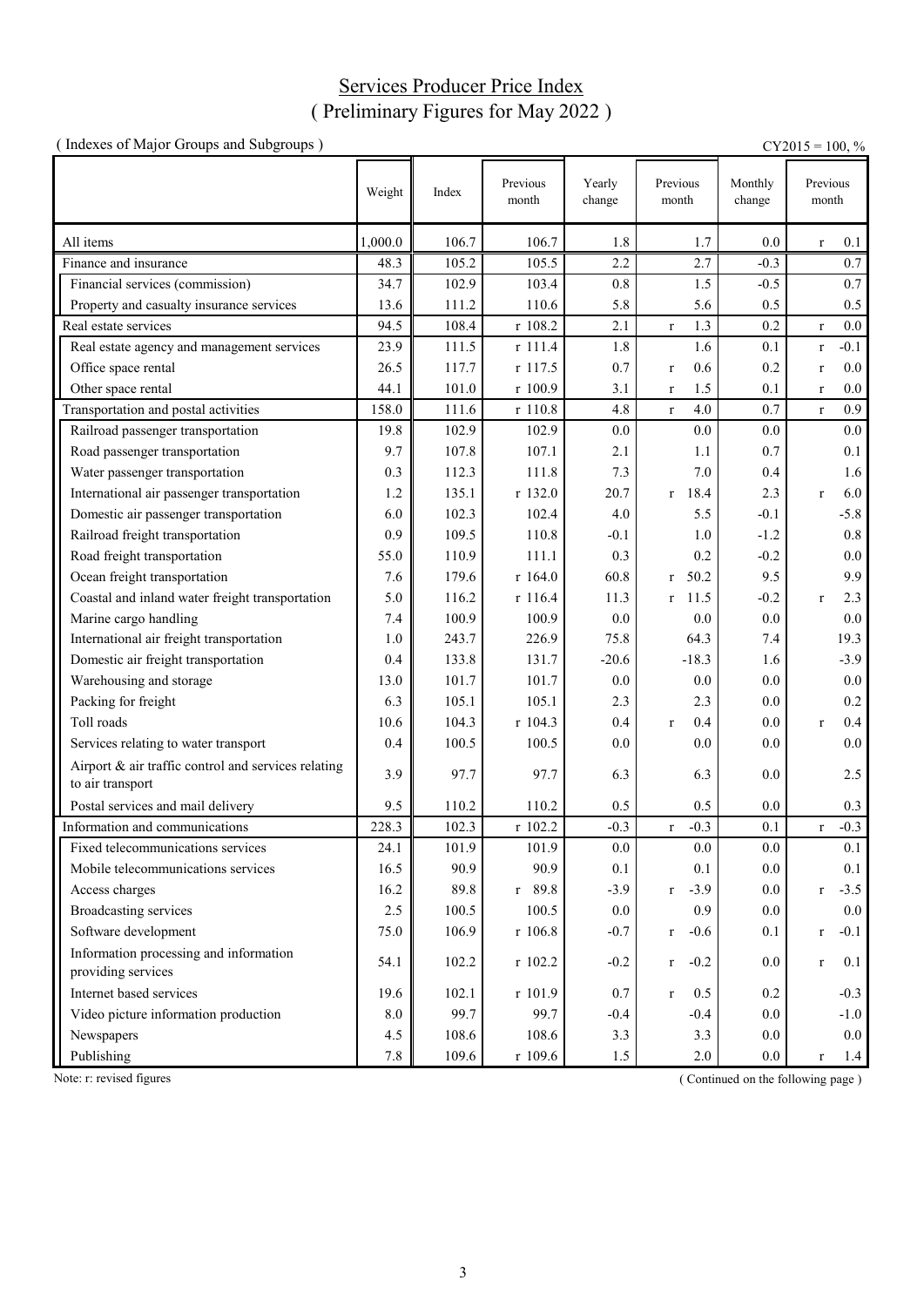|  | (Indexes of Major Groups and Subgroups) |  |
|--|-----------------------------------------|--|
|  |                                         |  |

(  $\text{CY2015} = 100, \%$ 

|                                                                                      | Weight | Index | Previous<br>month | Yearly<br>change |              | Previous<br>month | Monthly<br>change |              | Previous<br>month |
|--------------------------------------------------------------------------------------|--------|-------|-------------------|------------------|--------------|-------------------|-------------------|--------------|-------------------|
| Leasing and rental                                                                   | 79.2   | 102.0 | r 101.7           | 1.9              | $\mathbf{r}$ | 1.7               | 0.3               | $\mathbf{r}$ | $-0.1$            |
| Leasing                                                                              | 54.3   | 102.4 | r 101.9           | 2.6              | $\mathbf{r}$ | 2.3               | 0.5               | $\mathbf{r}$ | $-0.2$            |
| Rental                                                                               | 24.9   | 101.2 | 101.2             | 0.4              |              | 0.1               | 0.0               |              | 0.0               |
| Advertising services                                                                 | 49.2   | 105.5 | r 110.1           | 4.4              | $\mathbf r$  | 5.9               | $-4.2$            | $\mathbf{r}$ | $-3.6$            |
| Television advertising                                                               | 19.2   | 102.6 | r 107.8           | 5.4              | $\mathbf{r}$ | 6.0               | $-4.8$            | $\mathbf{r}$ | $-7.3$            |
| Newspaper advertising                                                                | 4.1    | 103.3 | 125.2             | 3.2              |              | 20.8              | $-17.5$           |              | 1.0               |
| Magazine advertising                                                                 | 1.3    | 85.7  | 81.1              | $-2.7$           |              | $-0.6$            | 5.7               |              | $-19.3$           |
| Leaflet advertising                                                                  | 4.1    | 104.9 | 104.9             | 0.4              |              | 0.4               | 0.0               |              | 0.0               |
| Internet advertising                                                                 | 10.9   | 113.4 | 117.2             | 8.7              |              | 7.3               | $-3.2$            |              | $-2.3$            |
| Other advertising services                                                           | 9.6    | 106.4 | 106.5             | 0.7              |              | 0.8               | $-0.1$            |              | 1.0               |
| Other services                                                                       | 342.5  | 108.5 | r 108.2           | 1.5              | $\mathbf r$  | 1.4               | 0.3               | $\mathbf{r}$ | 0.5               |
| Sewage disposal                                                                      | 9.0    | 101.9 | 101.9             | 0.0              |              | 0.0               | 0.0               |              | 0.0               |
| Waste disposal                                                                       | 17.9   | 108.9 | 108.9             | 0.0              |              | 0.0               | 0.0               |              | 0.0               |
| Motor vehicle repair and maintenance                                                 | 23.3   | 103.4 | 103.4             | 0.1              |              | 0.1               | 0.0               |              | 0.0               |
| Machinery repair and maintenance                                                     | 42.9   | 103.9 | r 103.9           | 0.7              | $\mathbf r$  | 0.7               | 0.0               | $\mathbf{r}$ | 1.1               |
| Legal and accounting services                                                        | 38.1   | 100.2 | 100.2             | 0.8              |              | 0.8               | 0.0               |              | 0.0               |
| Other professional services                                                          | 3.3    | 105.0 | r 105.0           | 1.4              | $\mathbf r$  | 1.4               | 0.0               | $\mathbf{r}$ | 0.4               |
| Civil engineering and architectural services                                         | 29.8   | 128.1 | r 126.0           | 4.7              | $\mathbf{r}$ | 3.7               | 1.7               | $\mathbf{r}$ | 0.5               |
| Commodity inspection, non-destructive testing<br>and surveyor certification services | 6.6    | 105.7 | 105.2             | 0.7              |              | 0.4               | 0.5               |              | 0.2               |
| Other technical services                                                             | 19.8   | 107.5 | r 107.5           | 3.3              | $\mathbf r$  | 3.3               | 0.0               | $\mathbf r$  | 0.6               |
| <b>Employment services</b>                                                           | 5.6    | 113.0 | r 112.4           | 1.8              | $\mathbf r$  | 1.1               | 0.5               | $\mathbf{r}$ | 0.1               |
| Worker dispatching services                                                          | 41.1   | 117.6 | r 117.8           | 1.7              | $\mathbf{r}$ | 1.9               | $-0.2$            | $\mathbf{r}$ | 0.4               |
| Training and development services                                                    | 4.2    | 104.4 | r 104.4           | 0.1              | $\mathbf{r}$ | 0.4               | 0.0               | $\mathbf{r}$ | 0.2               |
| Health and hygiene                                                                   | 6.9    | 104.4 | 104.4             | 0.3              |              | 0.3               | 0.0               |              | 0.3               |
| Building maintenance                                                                 | 49.0   | 107.6 | 107.6             | 0.4              |              | 0.4               | 0.0               |              | 0.4               |
| Security services                                                                    | 16.9   | 116.6 | r 116.5           | $-0.4$           | $\mathbf r$  | $-0.5$            | 0.1               | $\mathbf{r}$ | $-0.2$            |
| Call centers                                                                         | 4.0    | 106.6 | 105.8             | 0.9              |              | 0.1               | 0.8               |              | 0.0               |
| Hotels                                                                               | 10.0   | 82.3  | $r$ 80.8          | 15.8             | $\mathbf{r}$ | 16.6              | 1.9               | $\mathbf{r}$ | 6.5               |
| Meal supply services                                                                 | 6.2    | 107.6 | r 107.6           | 1.8              | $\mathbf{r}$ | 1.8               | 0.0               | $\mathbf{r}$ | 1.4               |
| Laundry services                                                                     | 7.9    | 104.9 | 104.7             | 1.3              |              | 1.1               | 0.2               |              | 1.1               |

Note: r: revised figures

### ( References and Reference Indexes ) CY2015 = 100, %

|                                                                                  | Weight | Index | Previous<br>month | Yearly<br>change | Previous<br>month | Monthly<br>change | Previous<br>month |
|----------------------------------------------------------------------------------|--------|-------|-------------------|------------------|-------------------|-------------------|-------------------|
| All items (excluding International transportation)                               | 989.5  | 106.0 | 106.1             | 1.2              | 1.2               | $-0.1$            | $-0.1$            |
| Transportation and postal activities<br>(excluding International transportation) | 147.5  | 107.1 | r 107.1           | 1.0              | 0.9               | $0.0\,$           | 0.0 <sub>1</sub>  |
| International transportation                                                     | 10.5   | 176.2 | r162.9            | 54.4             | 45.2<br>r         | 8.2               | 10.1              |
| Intellectual properties licensing (export)                                       |        | 115.8 | $r$ 114.7         | 19.8             | 20.1              | 1.0               | 6.5               |
| Intellectual properties licensing (import)                                       |        | 96.6  | 95.4              | 9.4              | 8.2               | 1.3               | 1.9               |

Note: r: revised figures